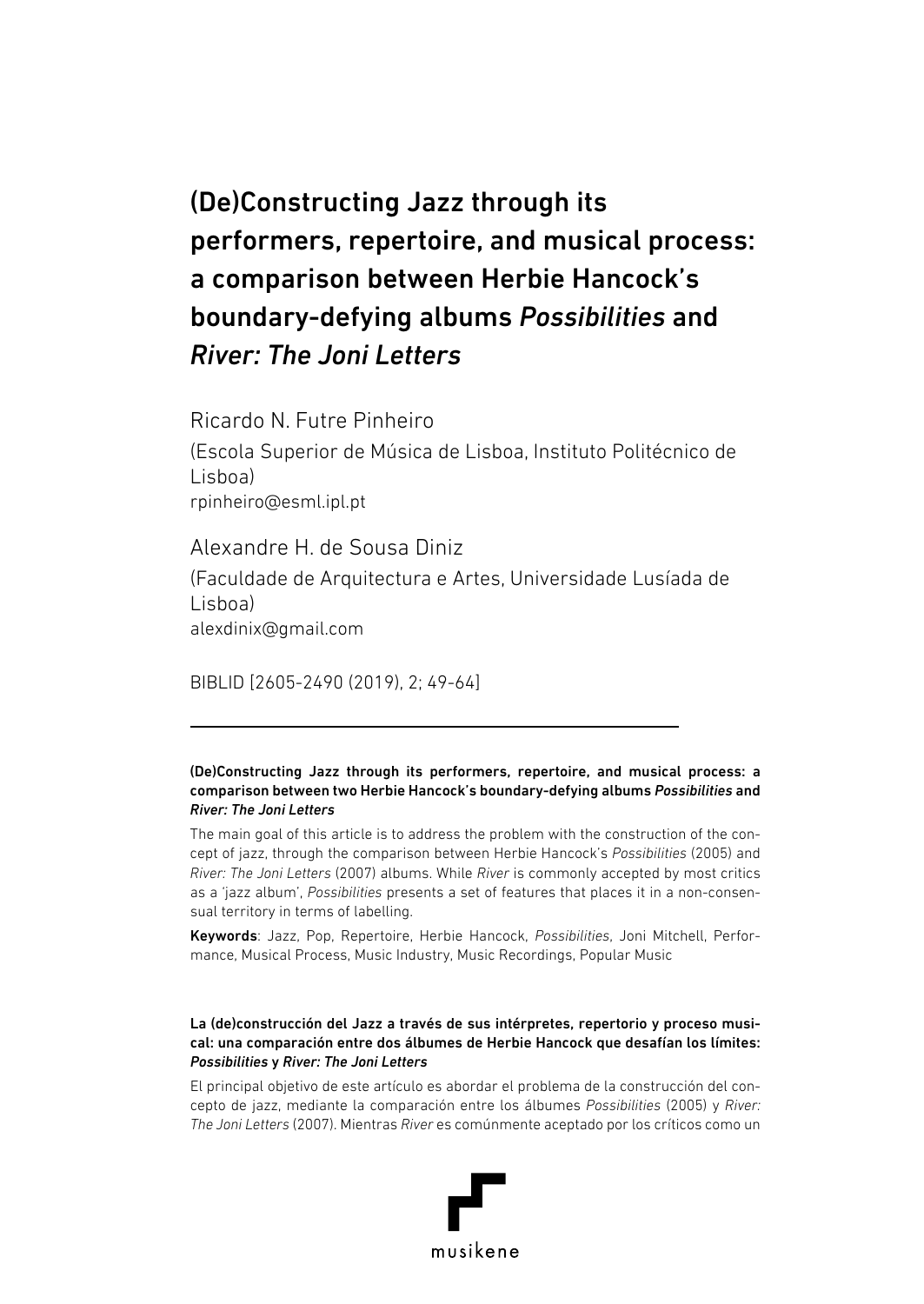'álbum de jazz', *Possibilities* presenta un conjunto de particularidades que lo colocan en territorio no consensual en cuanto a clasificación.

Palabras clave: Jazz, pop, repertorio, Herbie Hancock, *Possibilities*, Joni Mitchell, *performance*, proceso musical, industria de la música, grabaciones musicales, música popular

#### Jazza (des)eraikiz bere interpretatzaileen, errepertorioaren eta musika-prozesuaren bitartez: mugak desafiatzen dituzten Herbie Hancock-en bi albumen arteko konparazioa: *Possibilities* eta *River: The Joni Letters*

Jazz kontzeptua eraikitzearen arazoari heltzea du oinarrizko helburu artikulu honek, horretarako *Possibilities* (2005) eta *River: The Joni Letters (*2007*)* albumak alderatzen dituelarik. Kritikariek *River* orohar "jazz album"tzat duten bitartean, *Possibilities* albumaren kasuan berezko dituen ezaugarriek adostasunik gabeko eremuan jartzen dute.

Gako-hitzak: Jazza, popa, errepertorioa, Herbie Hancock, *Possibilities*, Joni Mitchell, *performance*, musika-prozesua, musika-industria, grabazio musikalak, musika herrikoia.

In 2007, Herbie Hancock's *River: The Joni Letters* won two Grammy Awards: one for *album of the year* and one for *best contemporary jazz album*. Jazz critic John Kelman (2007) claims that this album is "unequivocally jazz", in comparison with Hancock's former release *Possibilities*, which is labeled by Kelman as an "unapologetically pop record" (*ibid.*). Kelman's categorization suggests the existence of a clear border between two musical realms. The boundaries that delimitate jazz as a concept, implied in the discourse of musicians and other members of the milieu, have been extensively debated, particularly by authors that discuss the definition of jazz as a musical genre (Ake, 2002; Berliner, 1994; Gridley, Maxham, & Hoff, 1989; Jackson, 2002; Martin, 1986; among others). According to Thom Jurek in the website *allmusic.com*, *Possibilities* (2005) is a Herbie Hancock's album that fits in the jazz and pop-rock categories, even though he claims that "Jazz fans may be disappointed, but pop fans will be delighted; there is a lot here to like" (Jurek, n.d.). According to John Kelman (2005), this album has a very diverse sonority "and with Hancock in a truly collaborative mode, it sounds unlike anything he has done before".

The goal of this article is to provide a comparative analysis between these two albums. Both are musically led by Herbie Hancock; both contain music written by songwriters who are not identified by the critics as 'jazz musicians'; and both include vocal music interpreted by prominent guest artists from the pop-rock realms. If both albums share these features, what makes one "unequivocally jazz" and the other "unapologetically pop"? The answer for this question might contribute to deepen the discussion of the construction of the concept of jazz.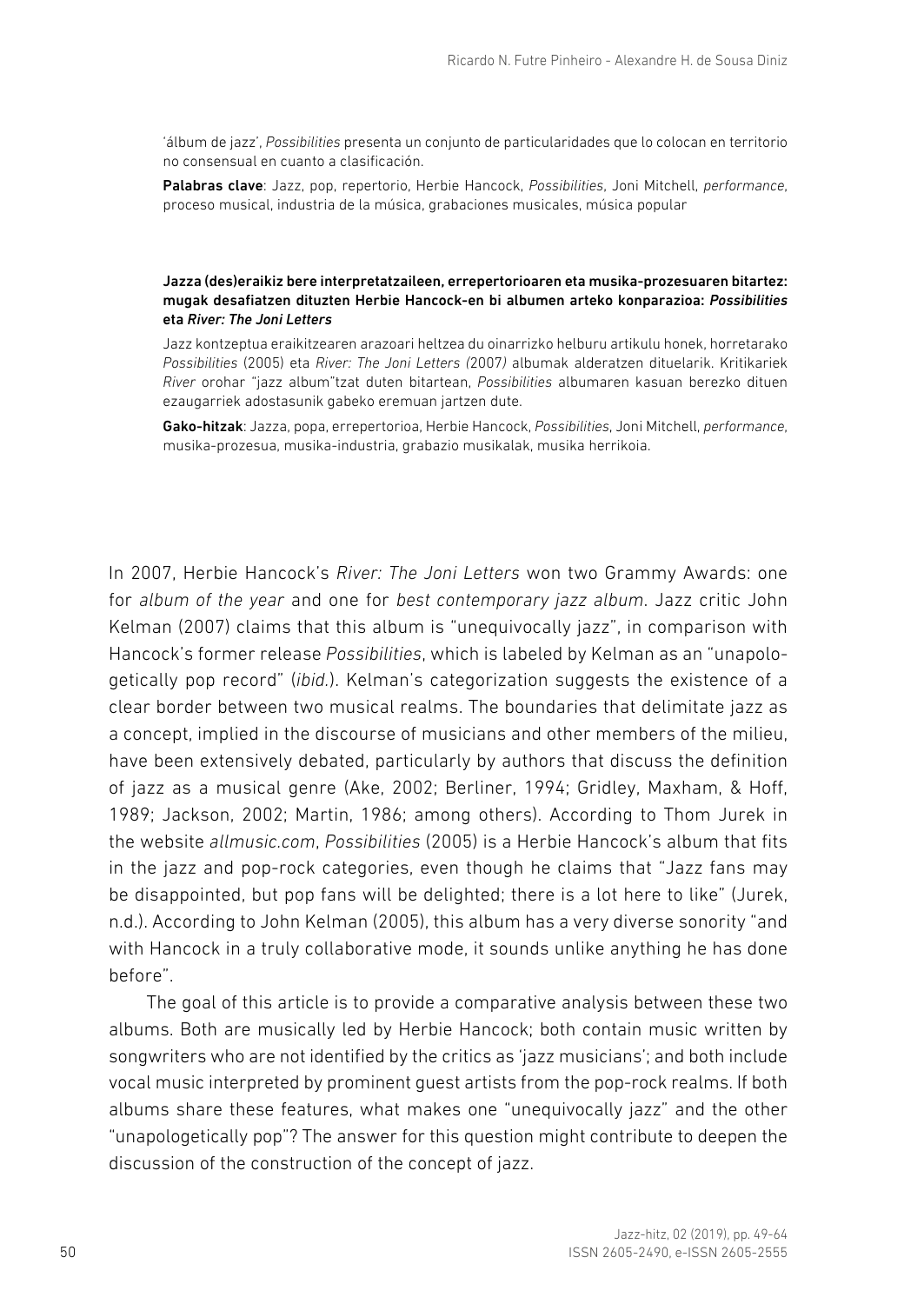The methodology employed in the comparison between the two phonograms is based on the approach developed by David Ake in *Jazz Cultures* (2002). In the chapter "Jazz Traditioning", Ake confronts two different albums by Wynton Marsalis and Bill Frisell, exploring how each one is labeled according to certain aesthetic, evaluative, and normative constructions of the jazz tradition. Ake points three main criteria as foundations for his analysis: 1) who plays the music? 2) which songs are played? 3) how the music is played? (2002, p. 147). Departing from these three categories, we will analyze the concept and the features of the repertoire of each album, the instrumentation and the musical background of the participant musicians, and discuss the processes that involve the creation of the arrangements, performance and recording.

## **The debate on jazz as a tradition**

The discussion on what can or can't be considered jazz has been extensively discussed in literature. According to Prouty (2012) "The boundaries of jazz have long been discussed and debated in the pages of magazines, newspapers, and journals, and in films and other media, as critics, scholars, and musicians have expressed opinions on what qualifies as *real jazz*" (p. 70). According to Tucker (2012), "In jazz studies, as one can see quickly by reading recent titles of books, articles, and conference papers, many of us are not content to shore up a cohesive singular narrative about jazz, but we have been asking about the musics that were called jazz but are not called jazz now" (p. 276). Ake, Garrett, and Goldman (2012) believe that the processes of labeling music according to its musical style and genre have a fundamental role in the way jazz is taught, learned, created, evaluated and accessed (Ake et al., 2012, pp. 3-4).

The richness and diversity of the musical, aesthetical, and technical approaches that developed throughout history make strict definitions of jazz very problematic (Gridley et al., 1989). For that reason, the establishment of a set of criteria functioning as a foundation for the development of a definition of jazz becomes a very complex and multi-dimensional task. Charles Hersh (2008) discusses the problems with the concept of jazz tradition and distinguishes two groups of people with divergent perspectives. For one side, Hersh identifies people who see jazz as a tradition connected to a particular group of musicians, compositions, iconic recordings, practices and stylistic features that evoke early jazz, rooted in the blues and swing aesthetics — the "neotrads" (2008, p. 7). On the other hand, Hersh identifies the "antitrads", who oppose to any closed concept of tradition, and defend that a narrow perspective on jazz suggests a hegemony,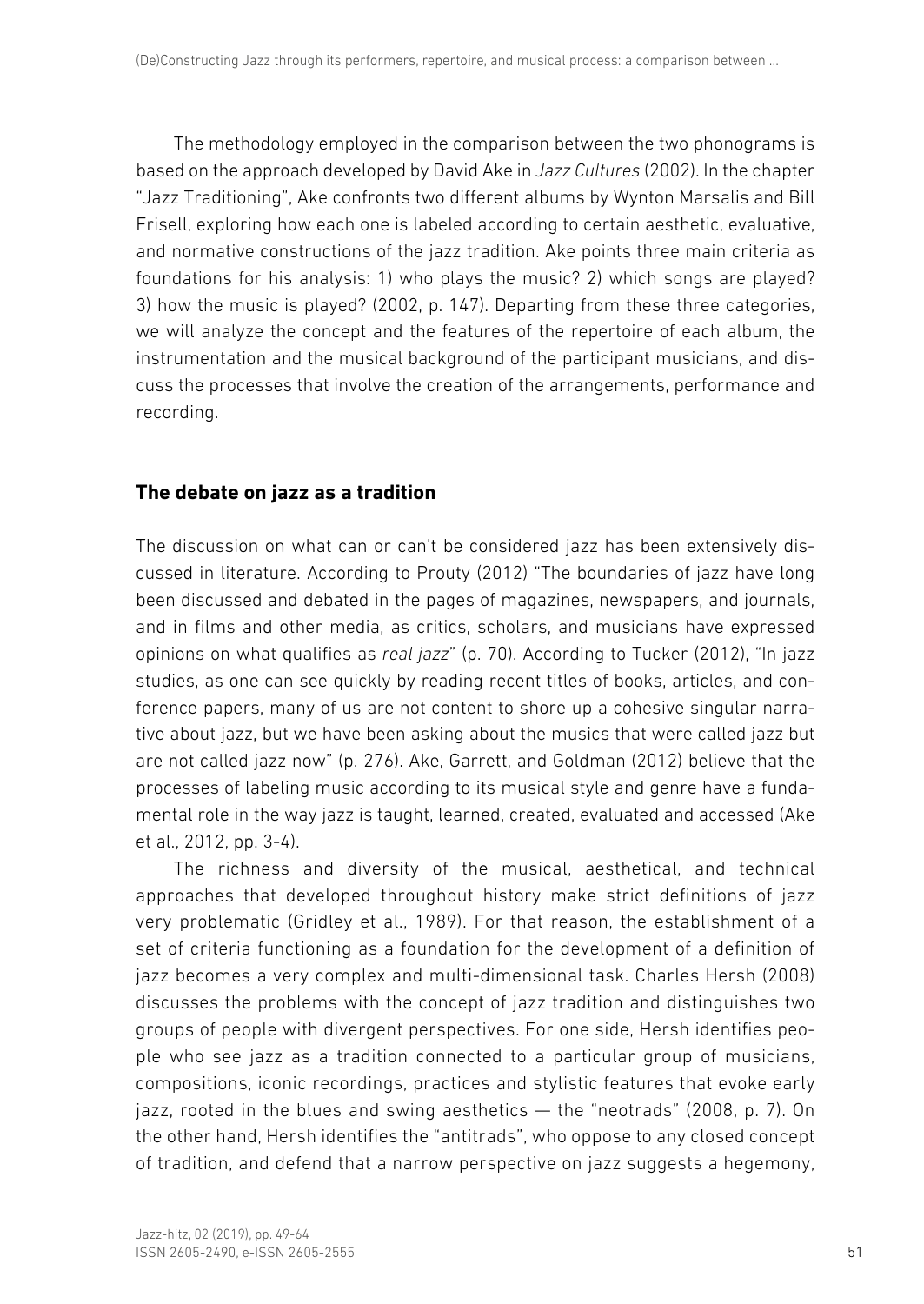exclusivity and restrictiveness that are artificial. The "antitrads" conceive jazz as something open to stylistic and cultural diversity. Hersh postulates that the discourse on an alleged evolutive tradition of jazz is relatively recent (p. 9), starting to develop in the end of 1960's, based on the ideas of writers such as Martin Williams and Gunther Schuller. Wynton Marsalis, as the artistic director of Jazz at Lincoln Center in New York, stood out as a "neotrad" after continually programming sets of concerts that refer to a traditional canon, and affirming publicly the determination to "recover" and keep "authentic" and intact the jazz tradition, saving it "from dumbing-down and pop opportunism" (Nicholson, 2005, p. 24). According to Hersh, "by the 1980s Wynton Marsalis, drawing on the ideas of Albert Murray and Stanley Crouch, became the public face of a 'new traditionalism' championing the work of Armstrong, Ellington, and others as part of a welldefined tradition" (2008, p. 9).

As representations of anti-traditionalism, Hersh points out the works of Scott DeVeaux, Krin Gabbard, David Ake and Sherrie Tucker. These perspectives imply a broader concept of jazz, or even in some cases, its complete rejection. However, in the scope of this discussion, it is crucial also to consider political, cultural and racial motivations, besides the obvious musical aspects. Charles Hersh (2008) accuses neo-traditionalists of underestimating innovation (p. 10), of being anti-democratic (p. 13) and elitists (p. 14). On the other hand, he labels anti-traditionalists as selfcontradictory  $-$  "the idea of an open tradition is an oxymoron" (p. 19)  $-$  accusing them of overlooking the risks of an excessively broad concept of jazz (p. 20), and of being evasive in terms of establishing borders, even when they recognize these as necessary.

Although Ake et al. (2012) present an open understanding of a set of different styles and musical practices that can be regarded as 'jazz', they also acknowledge the dangers of falling into a radical relativism in the concept's construction process:

We accept that viewing jazz as an open-ended, multifaceted, ever-changing idea or set of discourses, rather than a prescribed and proscribed set of musical devices, names, places, or styles opens the door for charges of radical relativism: if anything and anyone can be seen, heard, or described as jazz, then the category becomes meaningless. (…) Jazz covers immense terrain, sonic and otherwise, but it does not extend everywhere (Ake et al., 2012, p. 6).

Hersh, in the context of his critique of anti-traditionalists' assumptions, states however that identifying musical aspects associated with jazz can contribute as a "large step in defining a discrete tradition" (2008, p. 19).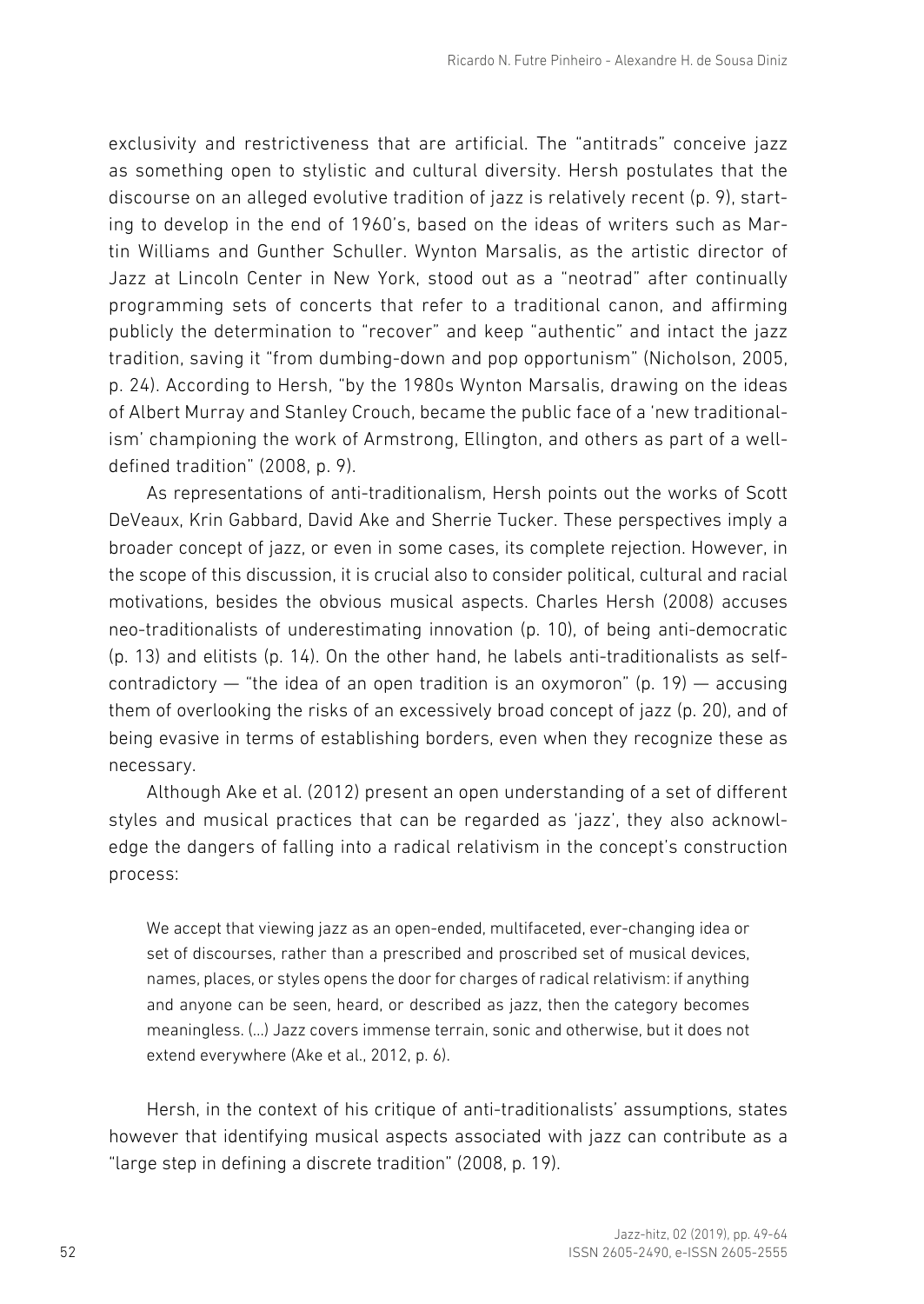# *Possibilities* **- the concept**

The key concept of the album *Possibilities* rests on the choice of the participant artists, without any previous selection of repertoire (Hill, 2005). The main idea is to explore the musical possibilities that emerge from artistic collaboration between performers. According to Michael Hill in the album's liner notes: "Just the desire to find performers, who, like him [Herbie Hancock], might be eager to step away from defined roles or familiar territory, and make a creative leap of faith" (2005). Hill tries to convey the idea that this album is a product of 'authentic' collaborations that result from physical and creative proximity: "Forget long distance digital alchemy or disembodied duets, this one's all about face to face, heart to heart, real to reel" (*ibid.*). We can argue that, by stressing the album's alleged authentic character, Hill is implicitly criticizing the typical *modus operandi* of pop music recording and production processes, characterized sometimes by the lack of synchronic physical interaction between musicians or other participants in the process. Although there's synchronic physical interaction between these musicians, each one of the ten tracks was recorded in a different studio, with different people involved.

# *Possibilities* **- the instrumentation and the musicians**

Ake (2002) points out that the analysis of an album's instrumentation can be crucial for the discussion of its cultural references (p. 156), while Hersh (2008) states that the performance instrumentation can serve as fundamental criterion for its connotation (or lack of) with the jazz tradition. In *Possibilities*, every Hancock's improvised solo is played on the acoustic piano. However, only two tracks don't include electric or electronic keyboards: "I Do It for Your Love" — a song Hancock considers more jazz sounding (Hill, 2005) — and "Don't Explain", a composition co-authored by Billie Holiday.

Besides "Sister Moon", recorded with acoustic double bass, only one track — "I Just Called to Say I Love You" — doesn't have electric bass. In this piece Hancock uses electronic elements extensively, and every sound that resembles a rhythm section is electronically generated, including the bass. According to some "strict definitions of jazz" (Gridley et al., 1989), the use of the acoustic double bass instead of the electric bass is a culturally significant aspect in terms of instrumentation and can become an important criterion in the discussion over 'what is jazz'. The presence of the electric guitar is very noticeable in the album's first two songs. Guitarists John Mayer and Carlos Santana are the first two guests here. Even though both are improvisers, they will hardly be depicted as 'jazz musicians' by jazz critics. Their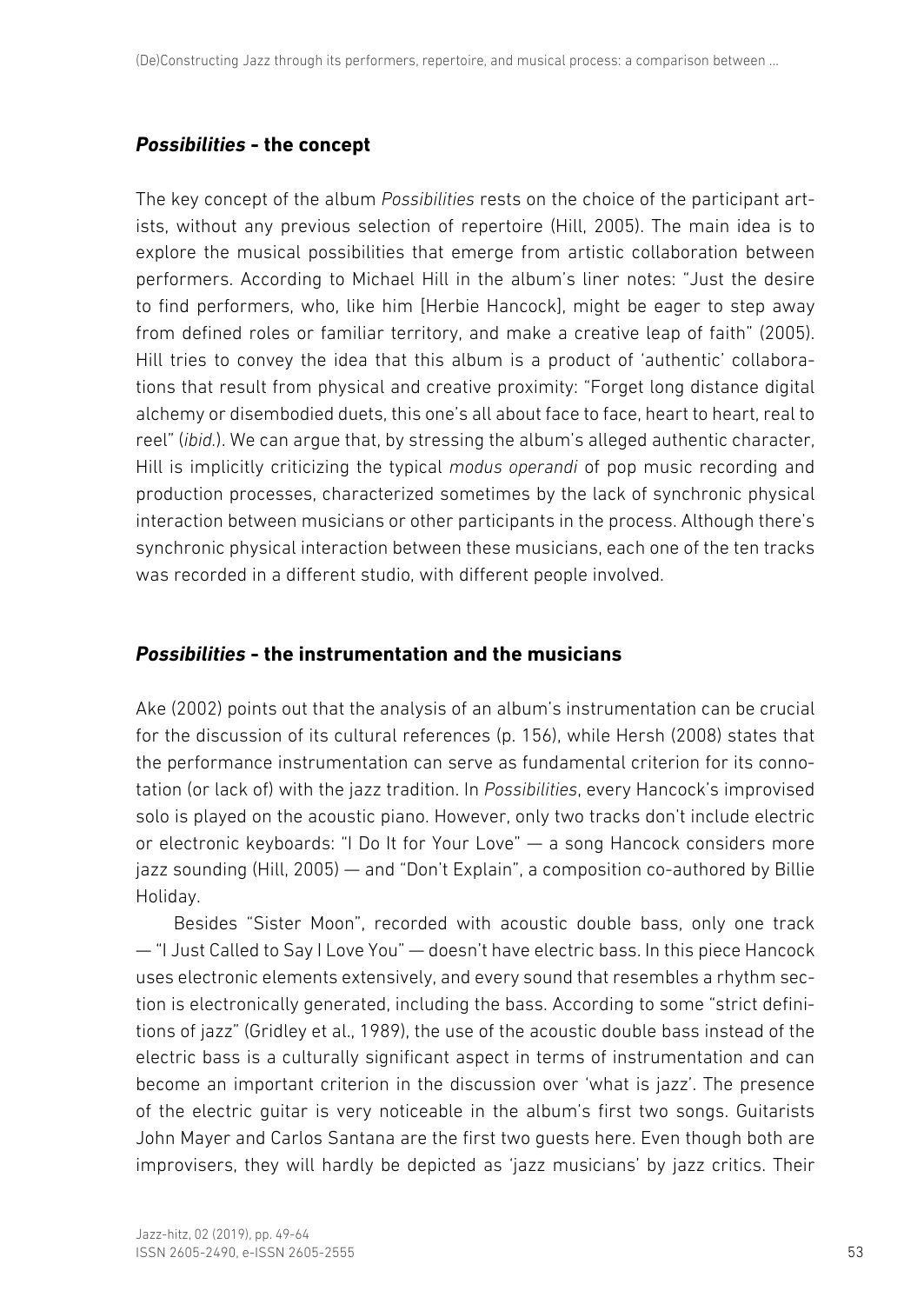approach to improvisation is based on blues and rock elements, not only in terms of timbre, but also in the articulation and phrasing. The same applies to Jonny Lang, the guitarist in "When Love Comes to Town". Paul Simon's acoustic guitar, inspired by the American folk tradition, assumes it's expected role with a discreet accompaniment in "I Do It for Your Love". The acoustic guitars in "Hush, Hush, Hush" (collaboration with Annie Lennox) and "I Just Called to Say I Love You" (collaboration with Raul Midón) also assume a very subtle character.

In this album, the drum kit spans a wide specter of styles, both in terms of timbre and the way it is played. It is used in every song, except in "I Just Called to Say I Love You", where the rhythms are electronically generated. The way the drum kit is played will be discussed in the following section of this paper. Percussion functions as a complement to the drums, contributing to the construction of timbres and textures in the rhythm section. Although it emerges in jazz history via latin jazz (Davis, 2012, p. 5), percussion is not common in bebop, hardbop, or cool jazz recordings. Half of the songs in *Possibilities* have percussion.

According to Herbie Hancock in his autobiography, "*Possibilities* was the first one [album] I did in which all the songs had lyrics" (Hancock & Dickey, 2014, Chapter 23). Vocals are predominant in this album and Hancock invited singers from musical areas other than jazz, knowing that he was selecting prominent pop-rock names that would likely attract the attention of a wider public. This fact is also relevant for the categorization process of *Possibilities* as a jazz or 'non-jazz' album. In the following section, we will analyze the interpretative aspects of this recording.

## *Possibilities* **- the performances**

In some moments of this album, it is noticeable that the invited artists are trying to musically transcend their comfort zone. In other instances, they are merely replicating what they usually do while performing with their own projects. When this happens, Hancock is the one who tries to adapt to the others' musical approach.

"A Song for You" is a 'non-jazz' African-American standard with a clear soul and R&B character, which is prone to vocal virtuosic demonstrations. Christina Aguilera's interpretation refers to the history of the song and its key performers (Donny Hathaway, Ray Charles, Cher, Whitney Houston), while Hancock, as elsewhere in the album, brings a more interactive musical approach. Similar moments occur during the album, namely the collaborations with Carlos Santana and Angélique Kidjo, Jonny Lang and Joss Stone, and Raul Midón. The session with Carlos Santana and Angélique Kidjo sounds as if it was taken from a typical Santana album. The musical approach, timbres, rhythms and the sound of Santana's guitar are unmistakable. In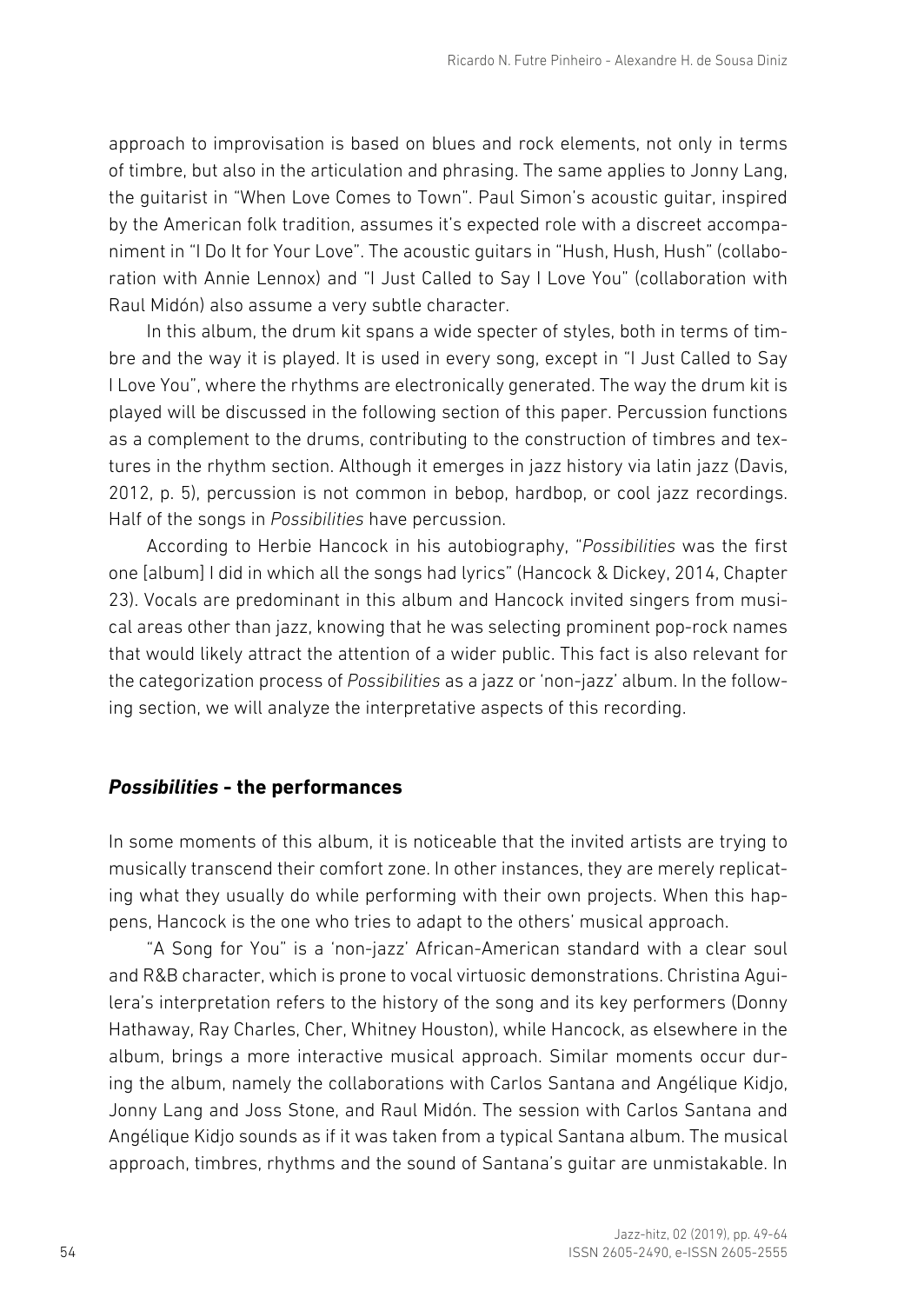this song, everything sounds like Santana, except Hancock's improvised solo that starts at minute 3:13. Listening to this track out of context can create the illusion that Herbie Hancock is Santana's guest and not the other way around.

Jonny Lang and Joss Stone also perform in a 'safe area'. "When Love Comes to Town" is performed in a slower tempo than the original U2 version (*Rattle and Hum*, 1988), but Lang's guitar keeps the same blues register as B.B. King's in the original recording. In his solo, Herbie Hancock creates complex rhythms and uses more chromaticism when compared to his guests, who use essentially soul and blues-rock melodic motifs.

Stevie Wonder's "I Just Called to Say I love You" features an electronic arrangement and a more daring harmonization. However, Raul Midón's interpretation is stylistically close to Stevie Wonder's original. In the second half of the song, an electronic percussion with a soft pop-rock rhythmic pattern emerges, just before a joint solo by Herbie Hancock and Stevie Wonder himself.

In the remaining tracks, it is possible to observe greater distance between guest artists and their comfort zone. For example, the opening track was created in the studio from a rhythmic idea by John Mayer. Although he doesn't consider himself a "jazz musician" (Fricke, 2007), this procedure resembles the process of a jazz studio recording. "Stitched Up" developed spontaneously, with improvised words and melodic ideas that were being written down on the spot. Mayer's arrangement, even though with a pop-funk rhythmic character, is loose and light, providing enough space for Hancock's musical commentaries during his comping.

"Don't explain", by Arthur Herzog and Billie Holiday, is interpreted by Damien Rice e Lisa Hannigan. This song is performed like a classic jazz ballad, with the piano comping alone the beginning of the melody exposition. Later, the drums, played with brush sticks, and the bass join in, creating a typical jazz rhythm section texture. In the middle of the form, there's a small cello solo, an uncommon instrument in this kind of musical context.

"Hush, Hush, Hush" features a compound meter, a medium/slow groove and a sophisticated harmony. The song begins with a free piano introduction by Hancock, that latter becomes a 12/8 groove. Annie Lennox's voice enters accompanied initially only by the piano. The rhythm section and the guitar join in later, with a subtle, free and interactive feel. Some keyboards appear at 2:50, bringing a cinematographic atmosphere to the song. From here on, the performance starts to develop into what could have been an extended Herbie Hancock's solo, but a fade out brings the song to an end.

In this album, British musician Sting interprets his own "Sister Moon", built on an insistent 12/8 vamp performed by the bass, guitar, keyboards and drums.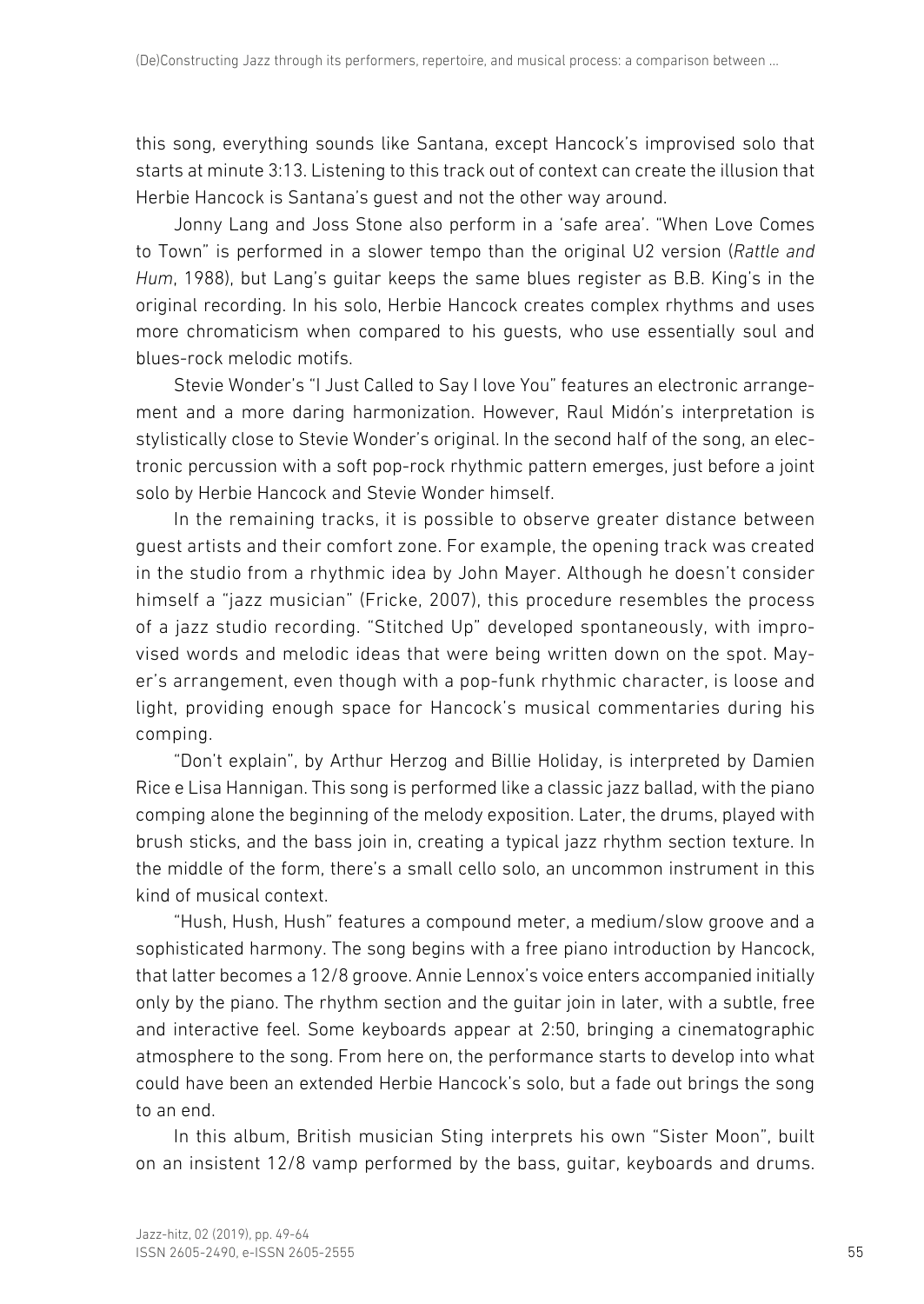The arrangement involves a polyrhythmic character that spans across the whole track. Piano and percussion fill the spaces interactively, while Sting interprets the melody. At 3:07, Herbie Hancock starts an improvised solo on the main vamp, using complex rhythms and a considerable amount of chromaticism. In the last two minutes of the song, the musicians — including Sting — explore some group improvisation.

The collaboration with Paul Simon is considered by Hancock as one of the songs in *Possibilities* that sounds more like "jazz" (Hill, 2005). "I Do It for Your Love" has a more harmonically dense arrangement than the original. It starts with a free piano introduction, after which Simon exposes the melody alongside Hancock's freely improvised short melodies, with no settled tempo. After 2:18, the drums and two percussion kits build a hypnotic feel, with an African influenced compound meter, and set the mood for Hancock's piano solo. The whole performance sounds acoustic and smooth, without the rhythmic rigidity of rock, accomplished with a soft touch of African rhythms. Hancock's piano delivers a sophisticated texture.

We can argue that in the whole album, the most distinctive jazz element is Herbie Hancock's musical approach to piano playing. In some moments, what happens around him lacks stylistic cohesion. In other instances of *Possibilities*, the arrangements and the participant musicians contribute to a collective sound that can be associated with jazz. Given the nature of the concept of diversity that Hancock explores by putting together this album, the result would hardly be other than a mixture of styles and textures.

# *River: The Joni Letters* **- The concept**

Just like in *Possibilities*, Hancock's main purpose in *River: The Joni Letters* was to explore, with several guest singers, Joni Mitchell's poems and songs. However, unlike the previous recording, this album doesn't have liner notes explaining its concept. In the case of *River: The Joni Letters*, this information is contained in Hancock's autobiography: "Her lyrics were the driving force, but the music was the stylistic creation of the band and the guest vocalists" (Hancock & Dickey, 2014, Chapter 23). Only two songs weren't written by Mitchell: "Nefertiti" by Wayne Shorter and "Solitude" by Duke Ellington. Besides these two instrumentals, there are two more voiceless tracks – "Both Sides Now" and "Sweet Bird". In a total of ten tracks, four are instrumentals. By contrast, in *Possibilities*, only one track is instrumental. The guest singers in this album are Norah Jones, Tina Turner, Corinne Bailey Rae, Luciana Souza, Leonard Cohen and Joni Mitchell herself.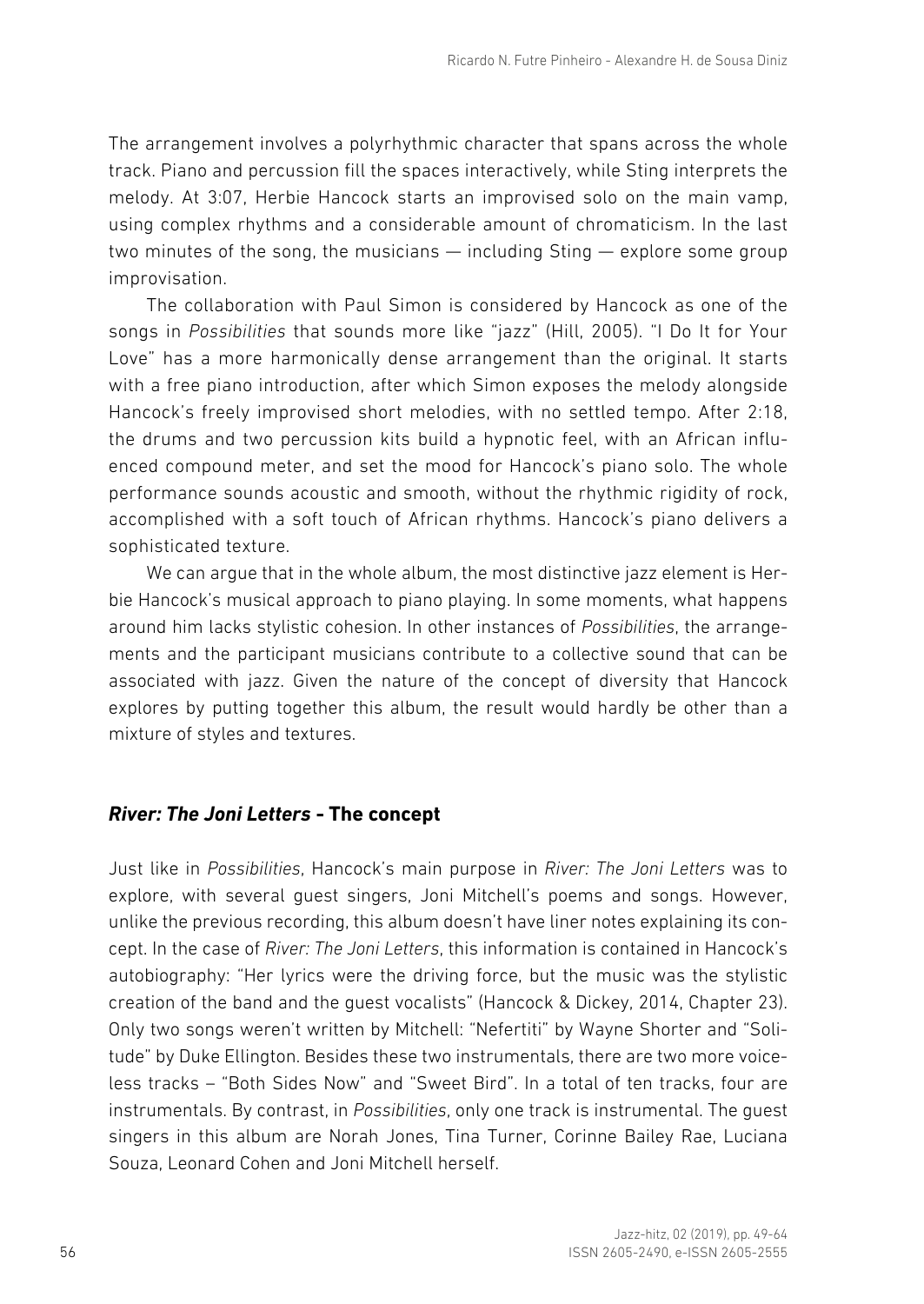# *River: The Joni Letters* **- The instrumentation and the musicians**

In *River: The Joni Letters,* the same group of musicians plays in the entire album: Dave Holland on double bass, Vinnie Colaiuta on drums and Lionel Loueke on guitar, who had already recorded one track in *Possibilities*. For the saxophone, the invitation was addressed to renowned musician Wayne Shorter. The instrumentation of piano, double bass and drums, along with Shorter's saxophone, form a traditional jazz quartet. In some of the tracks, these instruments are joined by the guitar. There aren´t any keyboards or electronic instruments and there is no electric bass nor cello. According to Jackson (2002) "Small ensembles consisting of saxophone, trumpet, piano, acoustic bass and trap drum set, or big bands featuring choirs of trumpets, trombones and saxophones, are indelibly associated with jazz" (p. 89). Also David Ake (2002) refers instrumentation as a cultural meaning element: "Musical instruments not only produce sound; they also articulate cultures. . . . In jazz, the trumpet and the saxophone most signal the genre" (p. 156). Barry Kernfeld, quoted by Ake, describes the instrumentation in jazz as a "circumscribed body of instruments" (*ibid.).* While discussing the instrumentation in Wynton Marsalis's album *Standard Time*, Ake considers the quintet formed by trumpet, saxophone, piano, double bass and drums as a "marker of genre 'purity' for many contemporary jazz musicians and listeners" (2002, p. 157). We believe that the acceptance of *River: The Joni Letters* as a 'jazz album' by certain critics is partially related to the use of a more 'traditional' instrumentation.

# *River: The Joni Letters* **- the performances**

This album has a very homogeneous sound. Most of the tempos are slow or medium, the drums are mostly played with brush sticks, the rhythm section is dynamically restrained, and the music has an introspective character. The album starts with a free piano introduction that provides a melancholic ambience and leads to the song "Court and Spark". The remaining rhythm section and the guitar come in later to establish the tempo and general mood of the song. The drums are played with brush sticks emphasizing even-eighths subdivision, the bass lines are strong tempoanchored, and the guitar improvises some long note effects, leaving substantial space for the piano and voice to come in later. In this song, the guest artist is Norah Jones, frequently mentioned in debates on the establishment of boundaries in jazz. After the first section of the song, Wayne Shorter's soprano saxophone comes in to make minimalistic comments. The whole band plays in a loose way, without rigidity imposed by rhythmic patterns, interacting and finding space in the performance.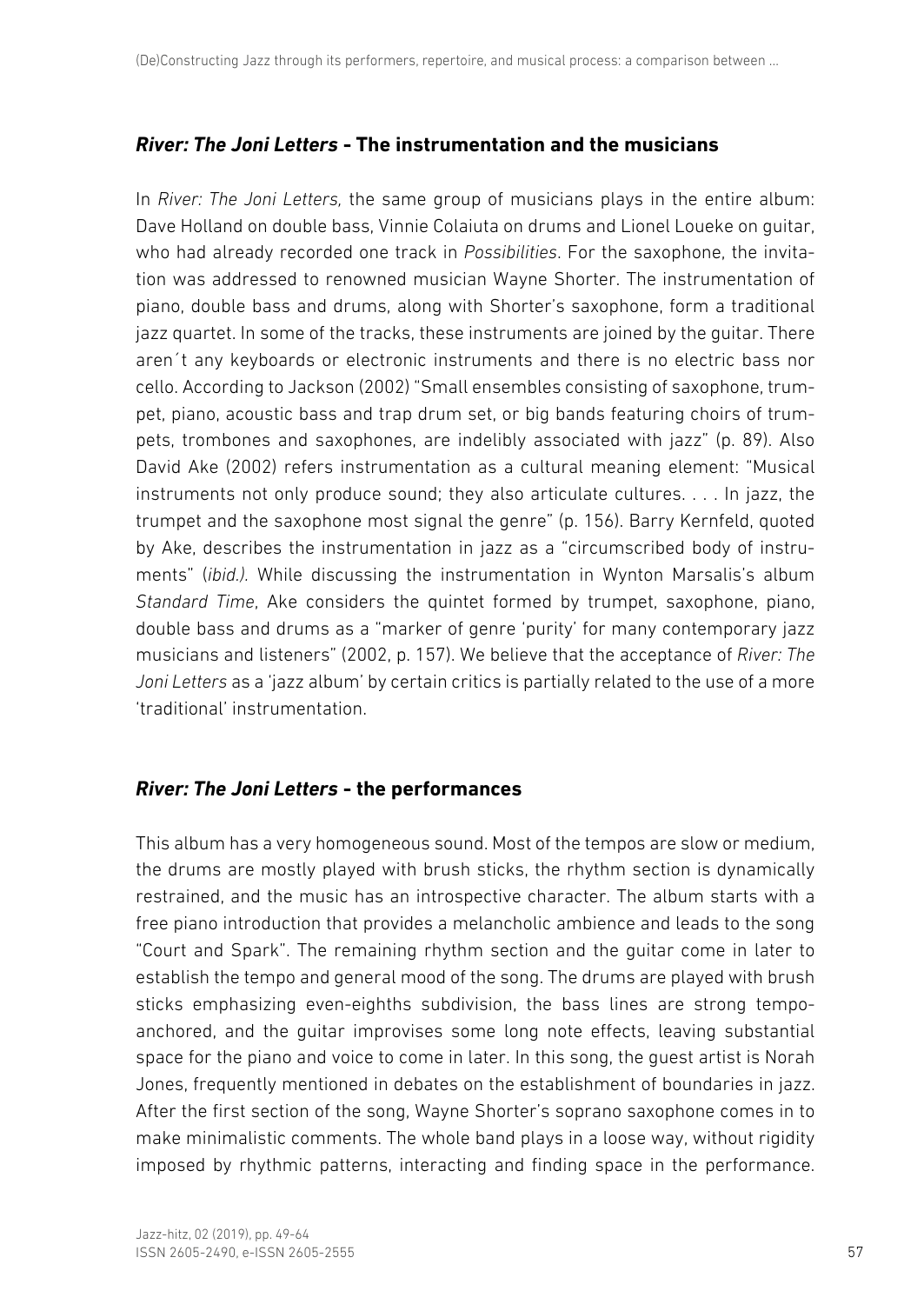The performance is simultaneously interactive and contained. For example, Shorter, in his first remark, plays just some isolated notes, without ever building a complete melody. The arrangement has several solo sections, featuring Shorter, Hancock, and in the end, the whole band.

Other songs, such as "River" sung by Corinne Bailey Rae, or "Amelia", by Luciana Souza, are characterized by the absence of solo sections. Nevertheless, Hancock and Shorter improvise through the entire performance, commenting and creating an interactive accompaniment along with the voice. "Edith and The Kingpin", sung by Tina Turner, and "Tea Leaf Prophecy", by Joni Mitchell, follow the same scheme as "Court and Spark", with open sections of improvised solos, but without having prolonged or intense improvisations. The improvised solos are always played by Hancock or Shorter, which is unusual for a *jazz album*. Because of the way they are played, instrumentals "Both Sides Now", "Sweet Bird", "Nefertiti" and "Solitude", could appear in any other Herbie Hancock's or Wayne Shorter's acoustic jazz album.

# **Discussion**

*Possibilities* and *River: The Joni Letters* were recorded with a two-year gap. Both albums present originally pop-rock repertoire; feature renowned guest singers from non-jazz genres; and were musically oriented by Herbie Hancock. However, there are certain differences between them that cause an impact in the way they are ascribed to a certain musical genre by critics, musicians and other agents in the jazz milieu.

There's no doubt that Herbie Hancock's approach is deliberately different in both albums. In *Possibilities*, there's an exploration of improbable situations of collaboration between the pianist and a group of guest artists. There isn't a compromise of style: diversity and heterogeneity are welcome. Hancock travels musically through different areas and genres, overpassing boundaries, in search for some kind of *musical globalization*. This concept was further developed in *The Imagine Project*, released in 2010.

*River: The Joni Letters* was recorded after *Possibilities* and is — according to Hancock (Hancock & Dickey, 2014, Chapter 23) — radically different. This time, by previously exploring the texts from Joni Mitchell's songs, Hancock developed a different concept. Besides focusing on the repertoire of just one author, the band remains the same throughout the entire album and features renowned jazz musicians. Although Hancock plays piano in both albums, in *Possibilities* he also plays keyboards. In *River: The Joni Letters* the sound is deliberately acoustic, except for the electric guitar which, nevertheless, is subtle in the entire album.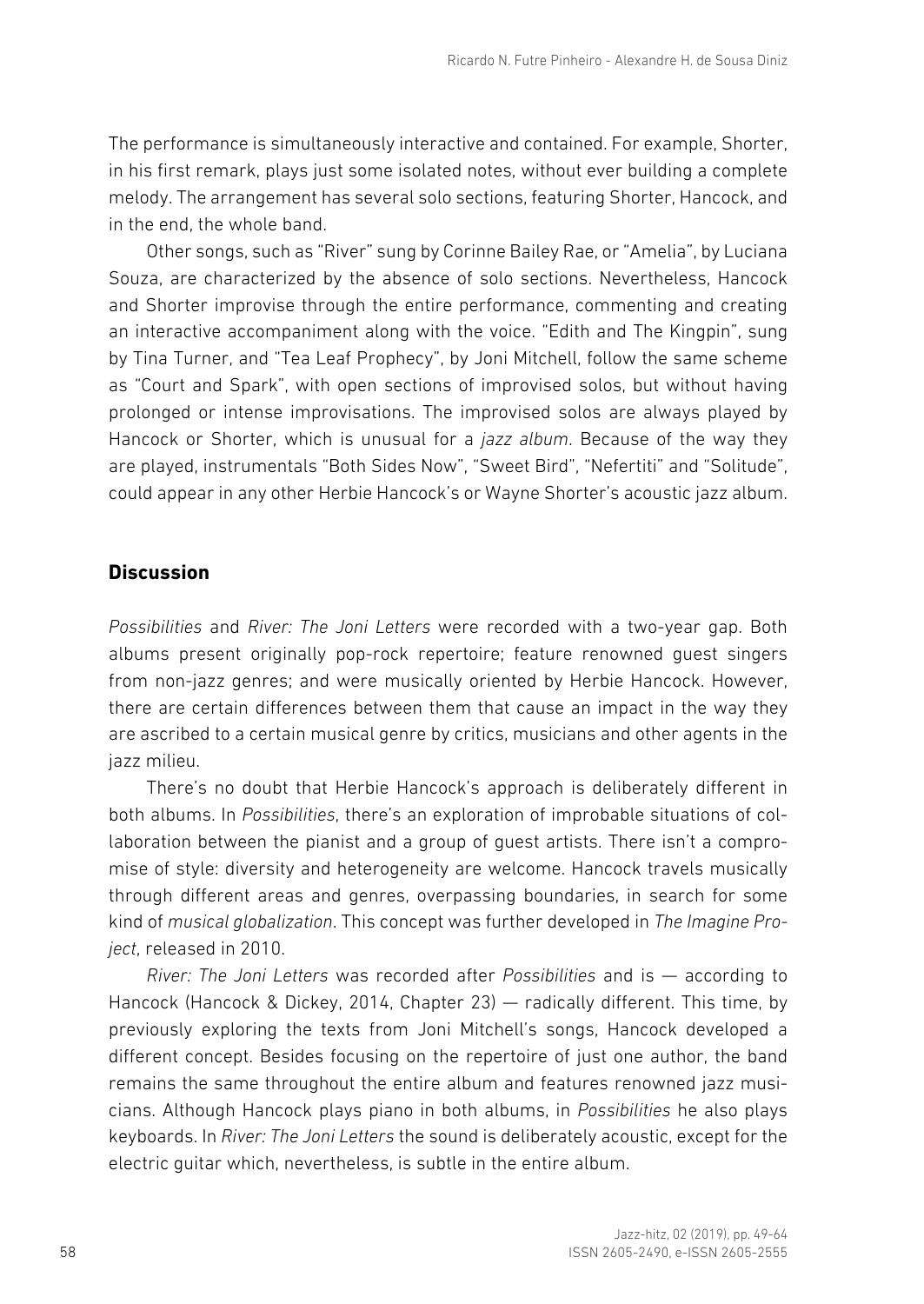The repertoire in *Possibilities* was not pre-established. Two of the collaborations resulted in two new compositions, created on the spot. The remaining collaborations used as material, songs from the non-jazz repertoire and, depending on the guest artist, ended up with an arrangement more or less filled with jazz elements. The arrangements were accommodated to each different guest.

 The repertoire in *River: The Joni Letters* is also, in its majority, from a non-jazz origin. However, Joni Mitchell's biography reveals her proximity to this music. As Hancock recognizes, Mitchell's music "had the basic elements of jazz already in place" (Hancock & Dickey, 2014, Chapter 23), which suggests that his plan, this time, was to create a jazz album.

It is relevant to recall Whitesell (2008) as he tries to make clear that not all popular music is made with commercial purposes. The author criticizes the processes and discourses of a cultural prestige categorization based in the distinction between "high and low art" (p. 4). According to Whitesell, 'high art' relates to the classical music of western tradition, while 'low art' comprises popular music produced and commercialized by the music industry for the masses. Whitesell states that these categorizations of cultural prestige act like "preconceptual filters, sorting artists into piles marked from the start as 'superior' and 'inferior' before engaging with their work on its own merits" (2008, p. 4). He also refers that Joni Mitchell's music has been classified as a "legitimate art form" since the early days:

As Bernard Gendron has demonstrated, this general situation underwent changes in the 1960s, when certain popular musicians (notably the Beatles and Bob Dylan) began to acquire the status of serious artists rather than mere entertainers, and rock itself began to gain respect as a "legitimate art form". Arriving on the heels of this advancement in status, [Joni] Mitchell was able to overcome the lowbrow distinction to a limited extent. Already early in her career, critics were describing her music in terms of an art song aesthetic (Whitesell, 2008, p. 4).

The attribution process of 'cultural prestige' to Mitchell's music helps accommodating *River: The Joni Letters* in a more 'serious' setting. The discourses on 'high art' and 'low art', resulting from the construction and adoption of evaluative and normative criteria, are also evident in the jazz world (Berliner, 1994; Feld, 1988; Jackson, 1998, 2002; Monson, 1996; Pinheiro, 2011, 2012). The participation of Christina Aguilera in *Possibilities*, for example, can be regarded by the more conservative critics (or "neotrads") as part of a commercial strategy, due to her *pop-star* status. This fact can be crucial for explaining the difficulty critics find in accepting this collaboration as 'jazz'. On the other hand, we can argue that for some, Joni Mitchell's name validates the ability of jazz to open its doors to pop-rock music without 'discrediting' its status as an alleged 'high art genre' in the non-classical music context.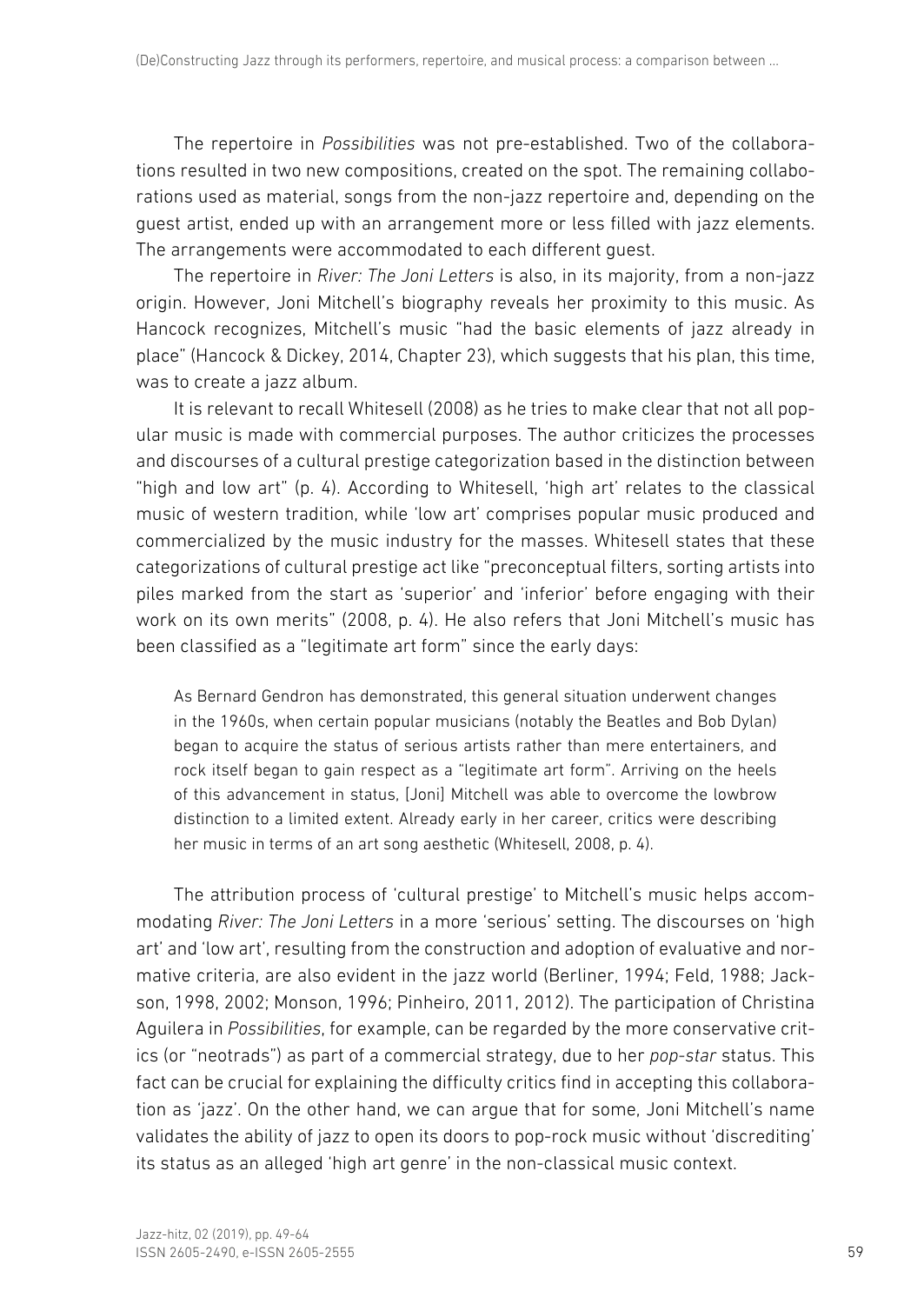A similar phenomenon can occur in terms of the choice of guest singers in both albums. Most of them have musical careers outside the jazz world. But a deeper analysis reveals that the singers in *River: The Joni Letters*, besides Joni Mitchell, are: Norah Jones, whose albums are catalogued as jazz in certain contexts; Corinne Bailey Rae, a renowned British soul music singer, with access to festivals and radios with a more commercial vocal jazz orientation; Luciana Souza, a singer whose work is somewhere between Brazilian popular music and contemporary jazz, with access to these same channels; Leonard Cohen, a singer-songwriter, poet and writer, with a similar musical career as Mitchell's, that started also in the United States in the 60's. Tina Turner is undoubtedly the album's most unexpected guest. Nevertheless, both the guest artists' profiles and the music performed in *River*, might fit in an elitist and prestigious popular culture ideal, positioned somewhere between jazz and 'high art song'*.*

Regarding the instrumentation, in *Possibilities* diversity is once more a crucial feature. Besides Herbie Hancock's piano, most of the tracks have keyboards and several other electronic sounds, used also as percussion and bass. It is also noticeable the predominance of the electric bass in the majority of the tracks; the strong presence of the electric guitar with distortion; the acoustic guitar; and the percussion kit. In *River: The Joni Letters*, the instrumentation is constant throughout the album. There are no electric or electronic keyboards; Wayne Shorter's saxophone is almost always present (in *Possibilities* there is no saxophone); Dave Holland's double bass is the only bass instrument (there are no electric or synthesized basses); Lionel Loueke's electric guitar appears in a subtle way, with a spacey and ethereal approach; and the percussion kit is totally absent.

The drummers' musical approach is different in both albums. In a general way, the collaborations in *Possibilities* that are closer to jazz have the drum kit played loosely in the different pieces, with the basic time keeping and the subdivisions played in the mounted cymbals, with soft dynamics, frequently with brush sticks. In the tracks that are closer to rock, pop, or funk, the drums are played in a stiffer way, with the purpose of providing the rhythmic drive for the performance, through repeated patterns supported basically in the three main pieces — bass drum, snare drum and hi-hat cymbals. The many different approaches to playing drums in jazz and rock are difficult to delimit but, in a general way, some basic differences like the ones described here can denounce the musical direction of the performance and the listeners' perception. In *River: The Joni Letters*, the drums are played constantly with brush sticks. We can argue that Vinnie Colaiuta's approach in this album fits the realm of jazz drumming iconic performances.

Among the wide number of musicians that play in *Possibilities* we can highlight, for example, Steve Jordan or Greg Phillinganes. The presence of musicians that are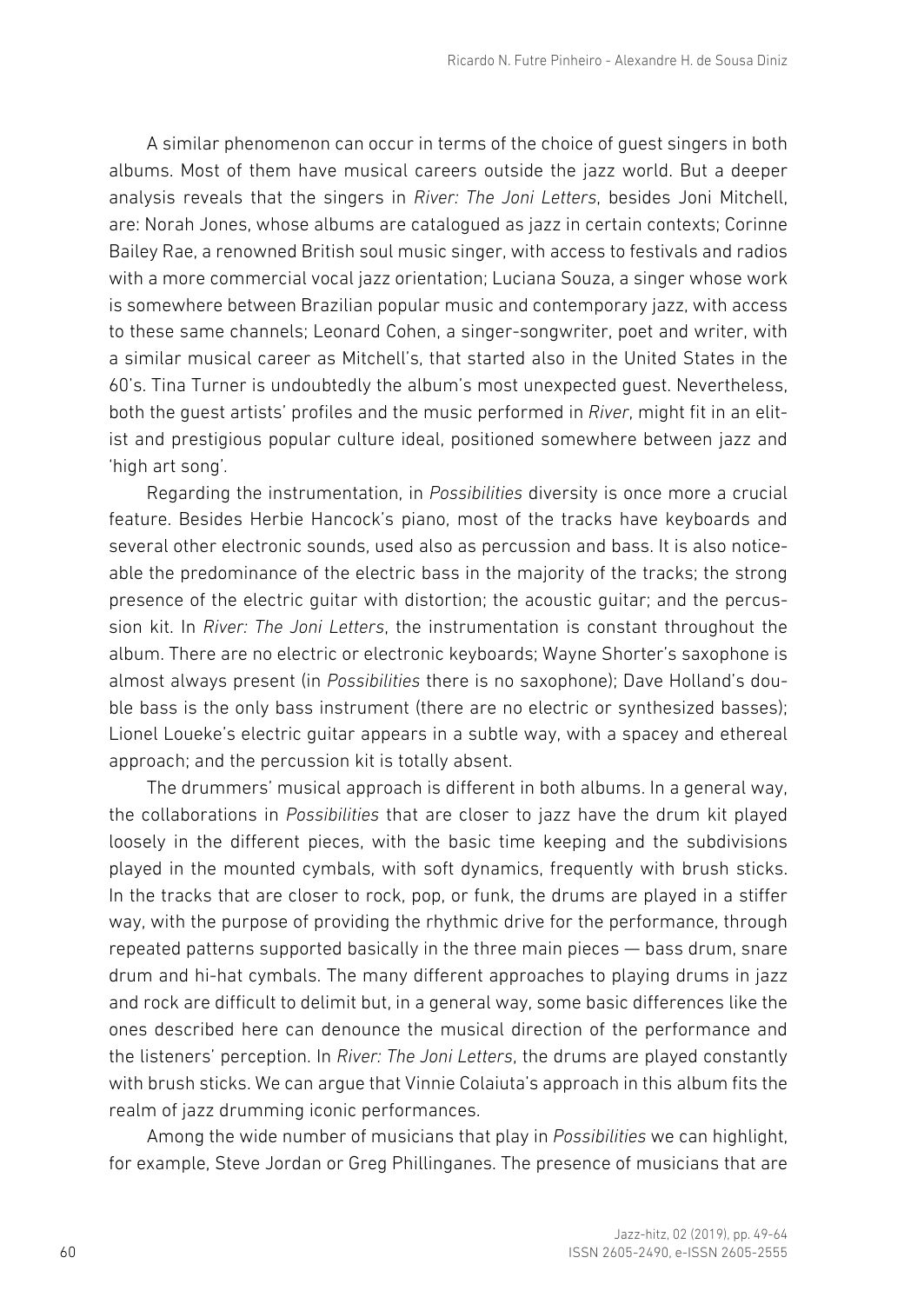best known for participating in many pop albums — the so-called session musicians — can contribute to the idea that this recording lacks an organic group sound, resembling mass-produced records without 'greater' artistic concerns. For many members of the jazz community, the commercial success of pop music is linked to an alleged lack of musical and artistic identity. These qualities are much appreciated in jazz and this fact encourages the construction and development of a unique artistic voice among its musicians (Berliner, 1994; Jackson, 1998; Monson, 1996). Based on this premise, to the critics' ears, some performances in *Possibilities* face the risk of sounding too 'stereotyped'*.* This aspect may represent an important criterion for the recognition of this as a 'jazz album'. In *River: The Joni Letters*, not only the musicians are the same in the entire album, as their choice took in account their own musical status in the jazz community, especially in the cases of Dave Holland and Wayne Shorter.

While *River: The Joni Letters* is not an entirely vocal album (has four instrumental tracks), *Possibilities* presents itself as totally vocal, with an added instrumental track in the end. The more homogeneous sound of *River: The Joni Letters* is supported by the choice of voices that feature a musical and expressive accent much closer to jazz. In *Possibilities*, the voices and interpretations of Christina Aguilera or Raul Mídon, for example, are highly aligned with R&B, soul and pop. In fact, this album has several moments in which the overall sounding of certain collaborations ends up leaning more into the guest artist's musical area. As examples, we can name the collaborations with Carlos Santana and Angélique Kidjo, or with Jonny Lang and Joss Stone. In these cases, the overall sounding is much closer to the music usually performed by these artists and farther away from the jazz of *River: The Joni Letters*.

# **Conclusion**

Herbie Hancock's albums *Possibilities* and *River: The Joni Letters* share several common elements. However, if the latter is indisputably a jazz album, acclaimed by the critics and awarded as such, the former is not usually acknowledged by the jazz community. The definition of jazz and the placement of its boundaries aren't consensual and are subject to constant debate. The genre classification of an album like *Possibilities* faces a similar problem: of staying close to the boundaries of jazz for some, and beyond borders for others.

Eventually, instead of asking if *Possibilities* is a jazz album, we might as well ask, what are its 'jazz moments', or what is the amount of "jazzness" in a particular moment of the album. The concept of "jazzness", suggested by Gridley et al. (1989), determines that in "Sister Moon", for example, we may find several jazz elements,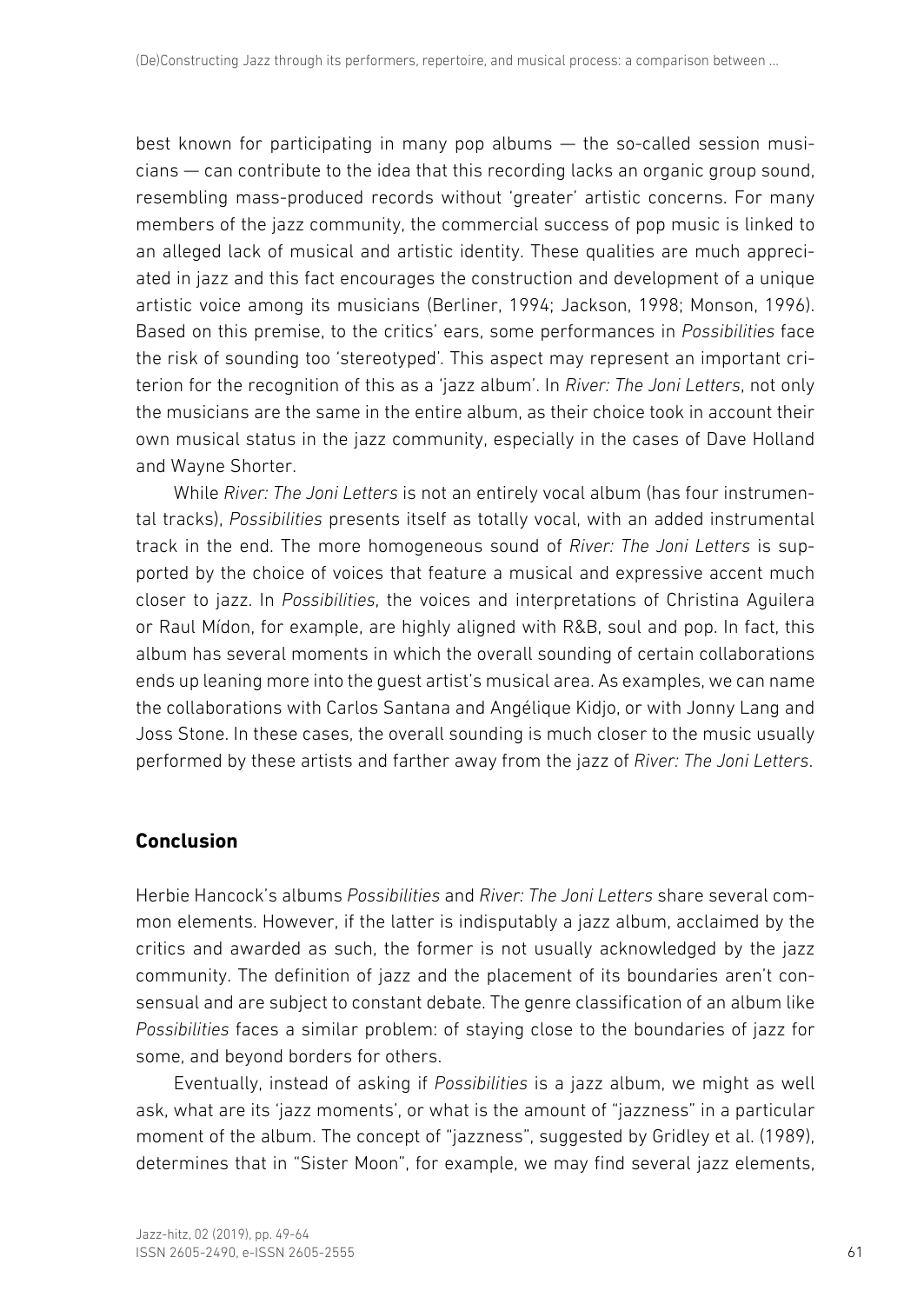such as improvisation, some instrumentation, the rhythmic patterns, the harmony, the openness of the structure, the different dynamics and tension degrees in the performance. But the question remains: are these elements enough to categorize this piece as a jazz performance?

On the other hand, the reasons that might lead to the acceptance of *River: The Joni Letters* as a jazz album don't reside solely in the musical realm. The musicians in this album may be playing jazz, but it is important to note that the repertoire is not endemic to jazz, just like in the case of most of the guest singers. However, the choice of Joni Mitchell's music may represent an element of prestige, as this artist is looked upon by the critics as a 'high art song' persona. As for the singers' choice, except for Tina Turner, the remaining artists inhabit a pop musical sector that is, in cultural and interpretative terms, closer to jazz or to the same 'high art song' milieu as Mitchell's.

The inherent complexity and contradictions in the attempts of defining jazz, with its constant changes and reinventions, lead Ake et al. (2012) to the assertion that jazz doesn't possess any essential features. According to these authors:

Some jazz performances swing; others feature a different groove or no groove at all. Some jazz highlights improvisation; some of it is meticulously planned in advance. . . . Some jazz adopts an unflinchingly "important" and anticommercial stance; much of it openly courts the marketplace or invites us simply to have a good time. Some musicians possess a strong moral compass and toil to build a more just society; others are self-centered louts (Ake et al., 2012, p. 5).

Neotraditionalists certainly don't agree with this idea, but it allows us to consider jazz as something in permanent mutation. Despite some resistance, Herbie Hancock demonstrates in these albums that the possibilities are there, waiting to be explored.

## **References**

- Ake, D. (2002). Jazz traditioning: Setting standards at century's close. In *Jazz cultures* (pp. 146- 176). Berkeley: University of California Press.
- Ake, D., Garrett, C. H., & Goldmark, D. (2012). Introduction. In *Jazz/not jazz: The music and its boundaries* (pp. 1-10). Berkeley: University of California Press.
- Berliner, P. F. (1994). *Thinking in jazz: The infinite art of improvisation*. Chicago: University of Chicago Press. Retrieved from https://www.press.uchicago.edu/ucp/books/book/ chicago/T/bo3697073.html

Davis, J. S. (2012). *Historical dictionary of jazz*. Lanham, MD: Scarecrow Press.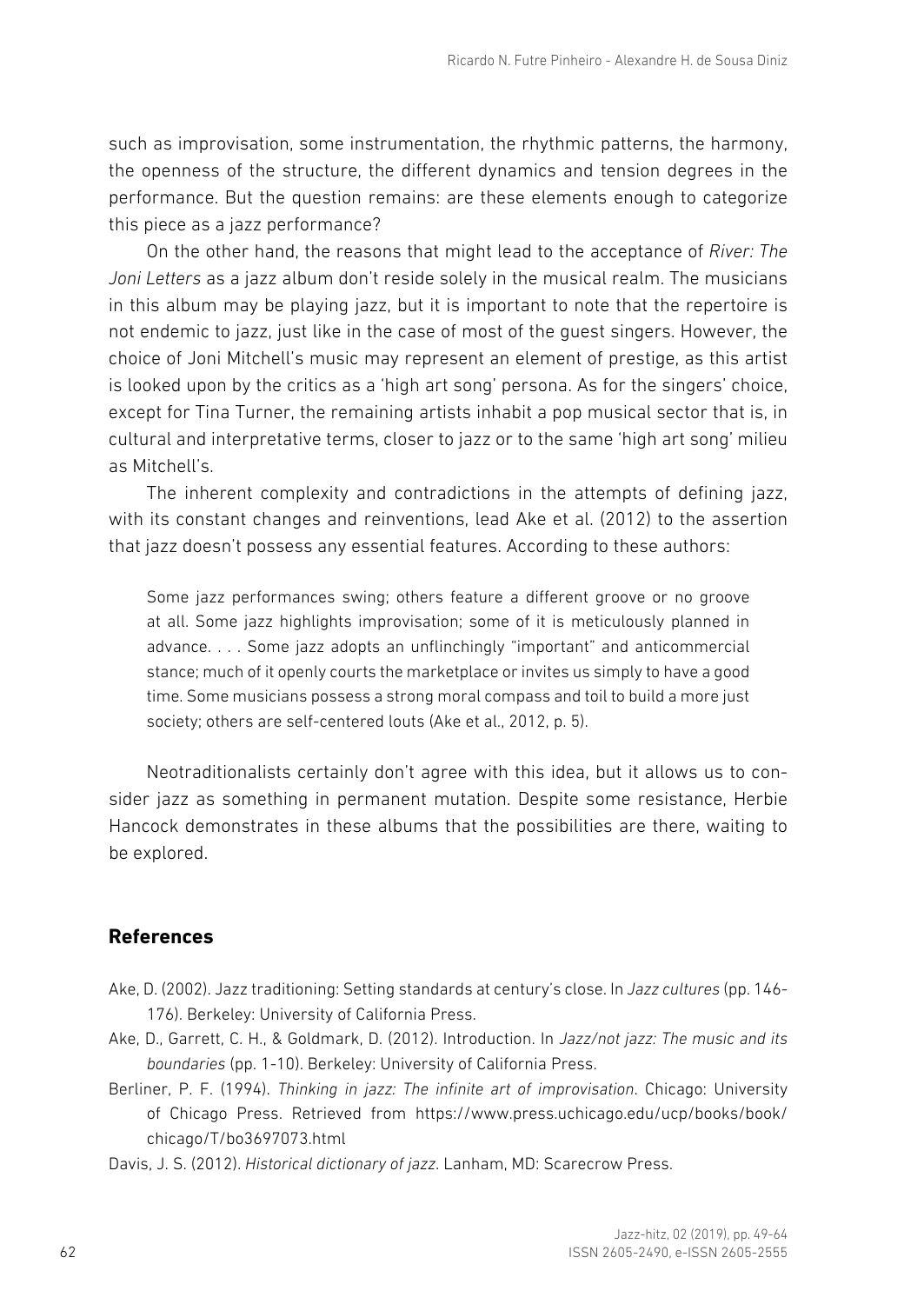- DeVeaux, S. (1998). Constructing the jazz tradition. In R. G. O'Meally (Ed.), *The jazz cadence of american culture*. New York: Columbia University Press.
- Feld, S. (1988). Aesthetics as Iconicity of Style, or "Lift-up-over Sounding": Getting into the Kaluli Groove. *Yearbook for Traditional Music*, *20*, 74-113.
- Fricke, D. (2007). The New Guitar Gods. Retrieved February 6, 2019, from https://www.rollingstone.com/music/music-news/the-new-guitar-gods-84544/
- Gridley, M., Maxham, R., & Hoff, R. (1989). Three approaches to defining jazz. *The Musical Quarterly*, *73*(4), 513-531. https://doi.org/10.1093/mq/73.4.513
- Hancock, H. (2005). *Possibilities* [CD]. New York: Warner Music.
- Hancock, H. (2007). *River: The Joni Letters* [CD]. New York: Verve Music.
- Hancock, H., & Dickey, L. (2014). *Possibilities*. New York: Viking Penguin.
- Hersch, C. (2008). Reconstructing the jazz tradition. *Jazz Research Journal*, *2*(1), 7-28. https:// doi.org/10.1558/jazz.v2i1.7
- Hill, M. (2005). Liner Notes. *Possibilities*. New York: Hancock Music Warner Music.
- Jackson, T. A. (1998). *Performance and Musical Meaning: Analysing "Jazz" on The New York Scene (PhD Thesis)*. Columbia University.
- Jackson, T. A. (2002). Jazz as musical practice. In M. Cooke & D. Horn (Eds.), *The Cambridge Companion to Jazz* (pp. 83-95). Cambridge, UK: Cambridge University Press.
- Jurek, T. (n.d.). Herbie Hancock Possibilities. *AllMusic*. Retrieved from http://www.allmusic. com/album/possibilities-mw0000167277
- Kelman, J. (2005, August 31). Herbie Hancock: Possibilities. *All About Jazz*. Retrieved from http://www.allaboutjazz.com/possibilities-herbie-hancock-hear-music-review-byjohn-kelman.php
- Kelman, J. (2007, October 11). Herbie Hancock: River: The Joni Letters. *All About Jazz*. Retrieved from http://www.allaboutjazz.com/river-the-joni-letters-herbie-hancock-verve-musicgroup-review-by-john-kelman.php?width=1280
- Martin, H. (1986). *Enjoying Jazz*. New York: Schirmer Books.
- Monson, I. (1994). Doubleness and Jazz Improvisation: Irony, Parody, and Ethnomusicology. *Critical Inquiry*, *20*(2), 283-313. https://doi.org/10.1086/448712
- Monson, I. (1996). *Saying something: Jazz improvisation and interaction*. Chicago: University of Chicago Press.
- Monson, I. (2002). Jazz Improvisation. In M. Cooke & D. Horn (Eds.), *The Cambridge companion to jazz* (pp. 114-132). Cambridge, UK: Cambridge University Press.
- Nicholson, S. (2005). *Is jazz dead? (or has it moved to a new address)*. New York: Routledge-Taylor & Francis Group.
- Pinheiro, R. F. (2011). Aprender Fora de Horas: A Jam Session em Manhattan Enquanto Contexto Para a Aprendizagem do Jazz. *Acta Musicológica*, *83*(1), 113-134.
- Pinheiro, R. F. (2012). *Jazz fora de horas: Jam sessions em Nova Iorque*. Lisboa: Universidade Lusíada Editora.
- Prouty, K. (2012). Creating Boundaries in the Virtual Jazz Community. In D. Ake, C. Garrett, & D. Goldmark, *Jazz/not jazz: The music and its boundaries* (pp. 70-88). Berkeley: University of California Press.